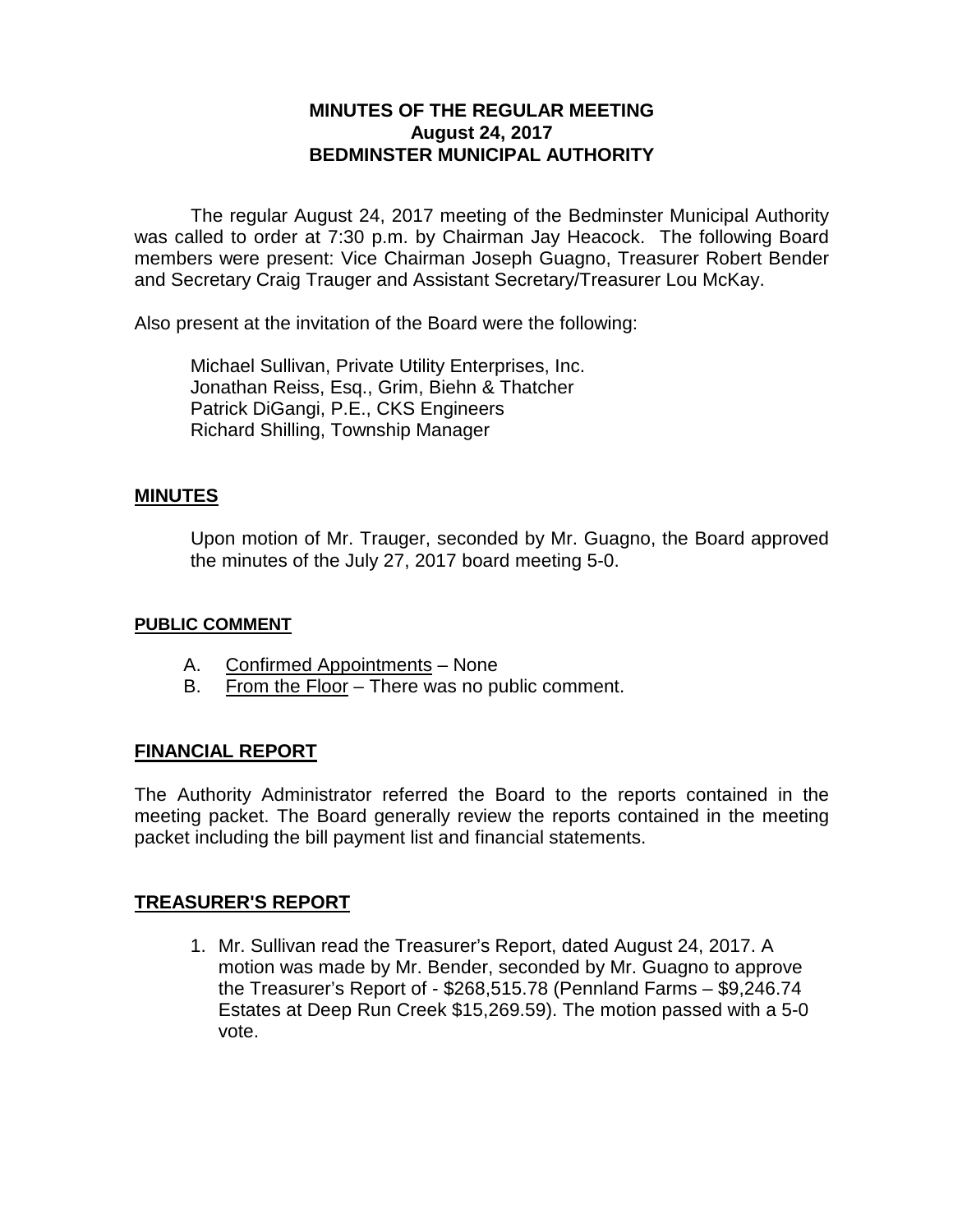# **SOLICITOR'S REPORT**

### **Authority Business**

Mr. Reiss referred the Board to his written report.

- 1. Resolution 07-02 Bedminster Municipal Authority Tapping Fees –A motion was made by Mr. Bender, seconded by Mr. Trauger to table the Tapping Fee Resolution as presented. The motion passed with a 5-0 vote.
- 2. BMA / Dublin Borough Inter-municipal Agreement– Mr. Reiss provided an update to the Board and presented a final draft of the revised inter-municipal agreement for the Boards consideration. After a brief discussion, Mr. Bender moved to approve the amended agreement, seconded by Mr. Guagno and approved by a unanimous vote.

#### **Developments**

Mr. Reiss referred the Board to his written report.

# **ENGINEER'S REPORT**

#### **Authority Projects**

The Authority's Engineer generally reviewed the projects within the written engineering report with the Board.

- 1. Deep Run WWTP Decommission Project Mr. DiGangi provided an update to the Board on the Deep Run WWTP Decommission Project. The Township adopted the Sewage Facility Plan by Resolution at the August 2017 meeting.
- 2. Deep Run WWTP Decommission Project DEP Filing Fees A motion was made by Mr. Bender, seconded by Mr. Trauger to authorize the Authority Administrator to process any application and filing fees associated with the Deep Run Decommission Project. The motion passed with a 5-0 vote.
- 3. Linwood Rice Tract Escrow Release #3 Mr. DiGangi provided an update on the Project. A motion was made by Mr. Trauger, seconded by Mr. Guagno to approved Escrow Release #3 in the amount of \$36,000. The motion passed with a 5-0 vote.